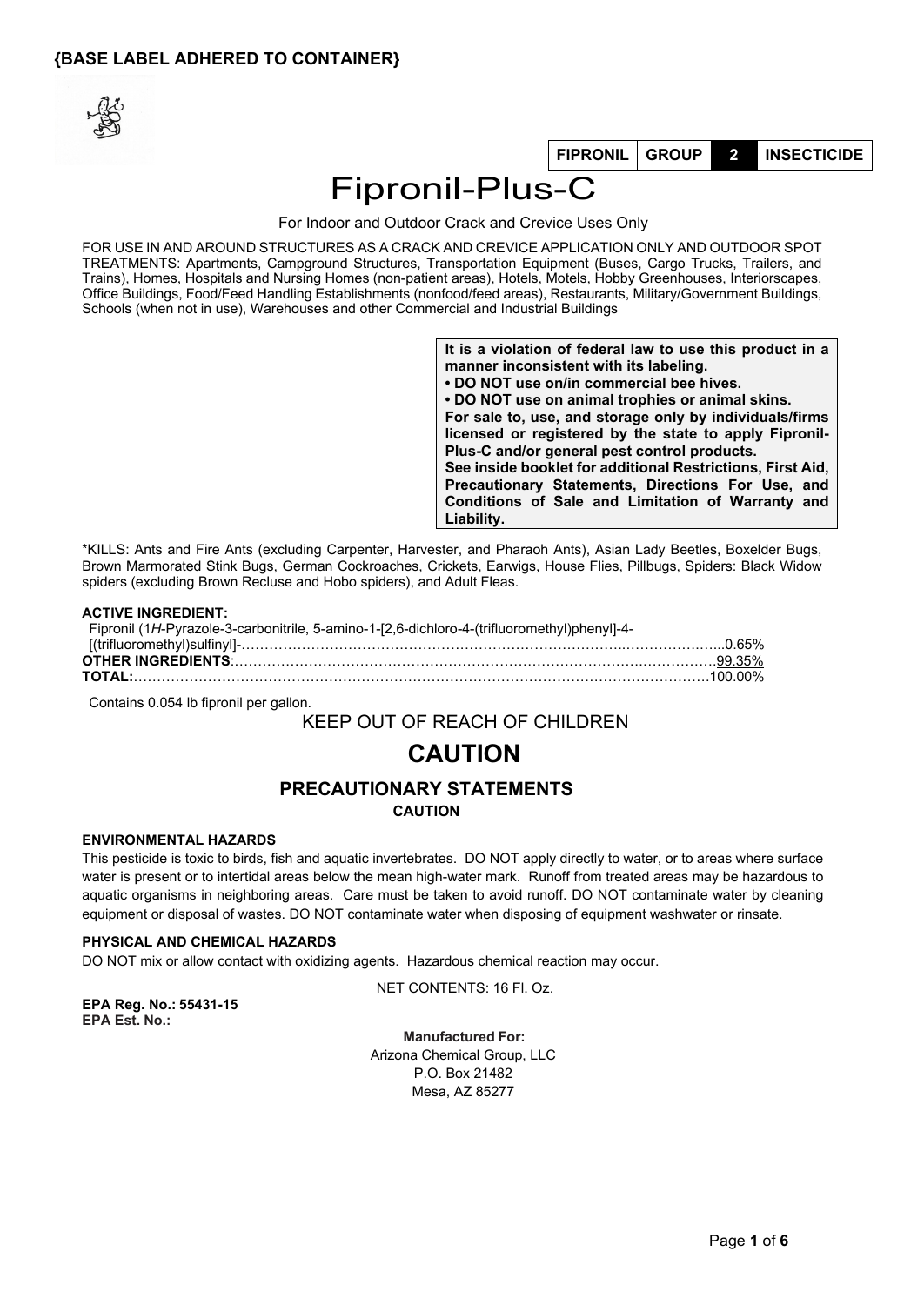

**FIPRONIL GROUP 2 INSECTICIDE**

# Fipronil-Plus-C

For Indoor and Outdoor Crack and Crevice Uses Only

**It is a violation of federal law to use this product in a manner inconsistent with its labeling. • DO NOT use on/in commercial bee hives. • DO NOT use on animal trophies or animal skins. For sale to, use, and storage only by individuals/firms licensed or registered by the state to apply Fipronil-Plus-C and/or general pest control products.**

FOR USE IN AND AROUND STRUCTURES AS A CRACK AND CREVICE APPLICATION ONLY AND OUTDOOR SPOT TREATMENTS: Apartments, Campground Structures, Transportation Equipment (Buses, Cargo Trucks, Trailers, and Trains), Homes, Hospitals and Nursing Homes (non-patient areas), Hotels, Motels, Hobby Greenhouses, Interiorscapes, Office Buildings, Food/Feed Handling Establishments (nonfood/feed areas), Restaurants, Military/Government Buildings, Schools (when not in use), Warehouses and other Commercial and Industrial Buildings

\*KILLS: Ants and Fire Ants (excluding Carpenter, Harvester, and Pharaoh Ants), Asian Lady Beetles, Boxelder Bugs, Brown Marmorated Stink Bugs, German Cockroaches, Crickets, Earwigs, House Flies, Pillbugs, Spiders: Black Widow spiders (excluding Brown Recluse and Hobo spiders), and Adult Fleas.

#### **ACTIVE INGREDIENT:**

| Fipronil (1H-Pyrazole-3-carbonitrile, 5-amino-1-[2,6-dichloro-4-(trifluoromethyl)phenyl]-4-                                        |  |
|------------------------------------------------------------------------------------------------------------------------------------|--|
| $[(\text{trifluorometry})\text{suffix},\dots,\dots,\dots,\dots,\dots,\dots,\dots,\dots,\dots,\dots,\dots,\dots,\dots,\dots,0.65\%$ |  |
|                                                                                                                                    |  |
|                                                                                                                                    |  |

Contains 0.054 lb fipronil per gallon.

#### KEEP OUT OF REACH OF CHILDREN

### **CAUTION**

NET CONTENTS: 16 Fl. Oz.

**EPA Reg. No.: 55431-15**

**EPA Est. No.:**

**Manufactured For:** Arizona Chemical Group, LLC P.O. Box 21482 Mesa, AZ 85277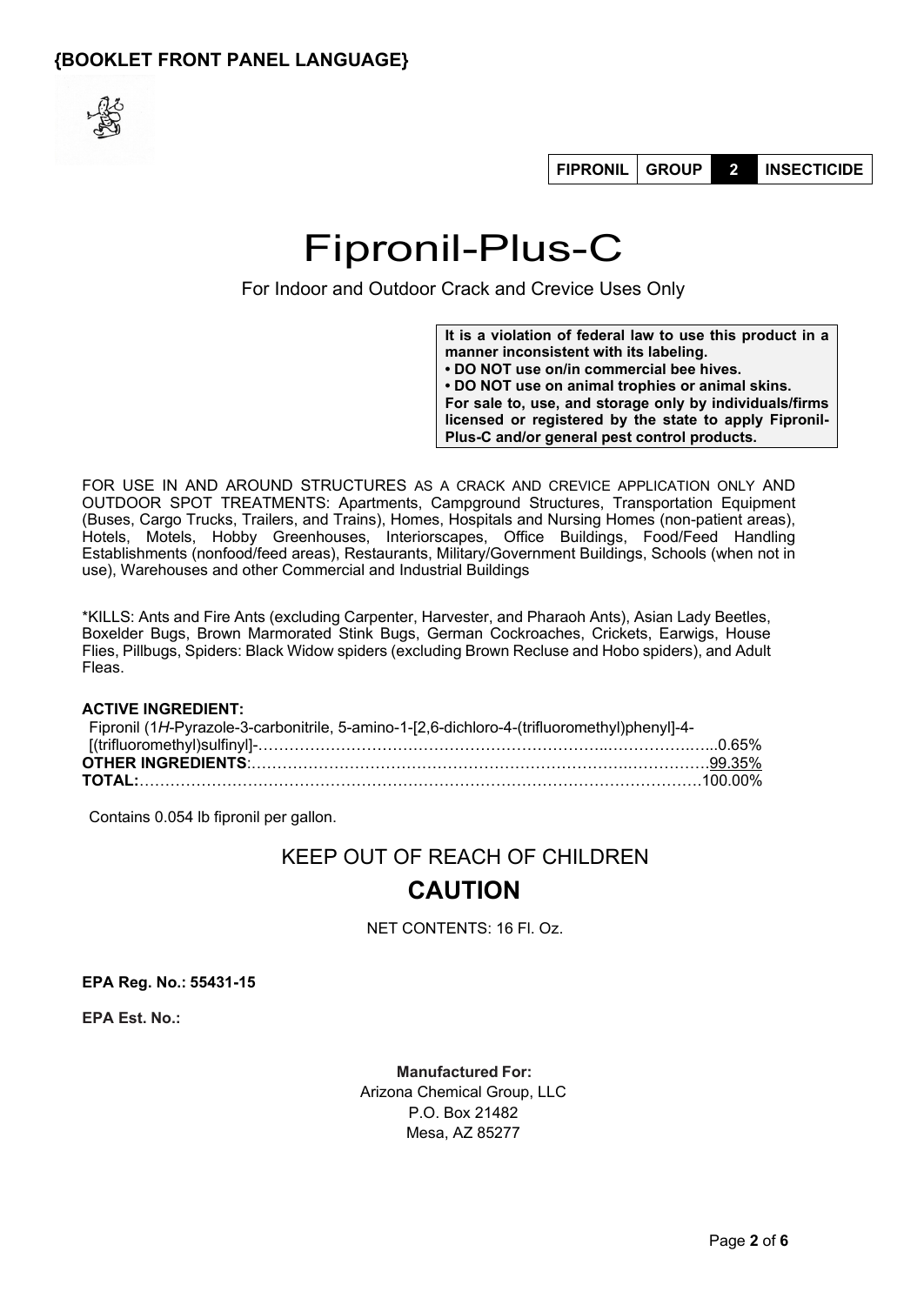#### **{LANGUAGE INSIDE BOOKLET}**

## **PRECAUTIONARY STATEMENTS CAUTION**

#### **ENVIRONMENTAL HAZARDS**

This pesticide is toxic to birds, fish and aquatic invertebrates. DO NOT apply directly to water, or to areas where surface water is present or to intertidal areas below the mean high-water mark. Runoff from treated areas may be hazardous to aquatic organisms in neighboring areas. Care must be taken to avoid runoff. DO NOT contaminate water by cleaning equipment or disposal of wastes. DO NOT contaminate water when disposing of equipment washwater or rinsate.

#### **PHYSICAL AND CHEMICAL HAZARDS**

DO NOT mix or allow contact with oxidizing agents. Hazardous chemical reaction may occur.

### **DIRECTIONS FOR USE**

IT IS A VIOLATION OF FEDERAL LAW TO USE THIS PRODUCT IN A MANNER INCONSISTENT WITH ITS LABELING.

#### **SHAKE WELL BEFORE USING**

#### **USE RESTRICTIONS**

- DO NOT contaminate public and private water supplies.
- After application, the applicator must check for deposition of treatment finished dilution in locations other than those prescribed on this label. If found, finished dilution must be cleaned up before leaving the application site.
- DO NOT allow residents, children, other persons, or pets to contact contaminated areas or to reoccupy contaminated areas of the structure until cleanup is completed.
- DO NOT contaminate water, food or feed. Cover or remove all exposed food, feed and drinking water.
- DO NOT use indoors except for applications into structural voids.
- DO NOT make treatments while precipitation is occurring.
- DO NOT allow applications to runoff or drip from treated surface.
- DO NOT apply within 5 feet of wells or cisterns.
- DO NOT apply to French drains or other permeable drainage.
- DO NOT apply within 15 feet of freshwater bodies (e.g., lakes, reservoirs, rivers, permanent streams, marshes, natural ponds, commercial fish ponds). A 15-foot buffer of uniform groundcover must exist between the application area and freshwater bodies. NOTE: Uniform ground cover is defined as land which supports vegetation of greater than 2 inches in height throughout.
- DO NOT apply within 60 feet of estuarine water bodies. Estuarine water bodies are brackish or tidal water bodies (e.g., bays, mouths of rivers, salt marshes, lagoons).
- Doors and windows adjacent to surfaces to be treated must be closed during application.
- DO NOT apply to wasp or hornet nests if they are not attached to the structure exterior or inside structural voids.
- DO NOT apply to playground equipment and pet quarters.
- Do not apply to any outdoor impervious surfaces.
- DO NOT allow people or pets to contact treated surface until residue is dry.
- DO NOT apply this product to air conditioning units or air intake vents.
- DO NOT apply this product to classrooms while occupied.
- DO NOT apply this product in hospitals and/or nursing home rooms while occupied.
- DO NOT apply this product to aircraft cabins.
- DO NOT apply this product as a space spray.
- DO NOT apply this product in conduits in houses, junction boxes, switch boxes, or other electrical equipment because of possible shock hazard.
- DO NOT apply this product in transportation equipment while occupied.
- DO NOT apply this product in or on boats.
- DO NOT apply to areas of piers†, bridges†, or any other structures that may contact surface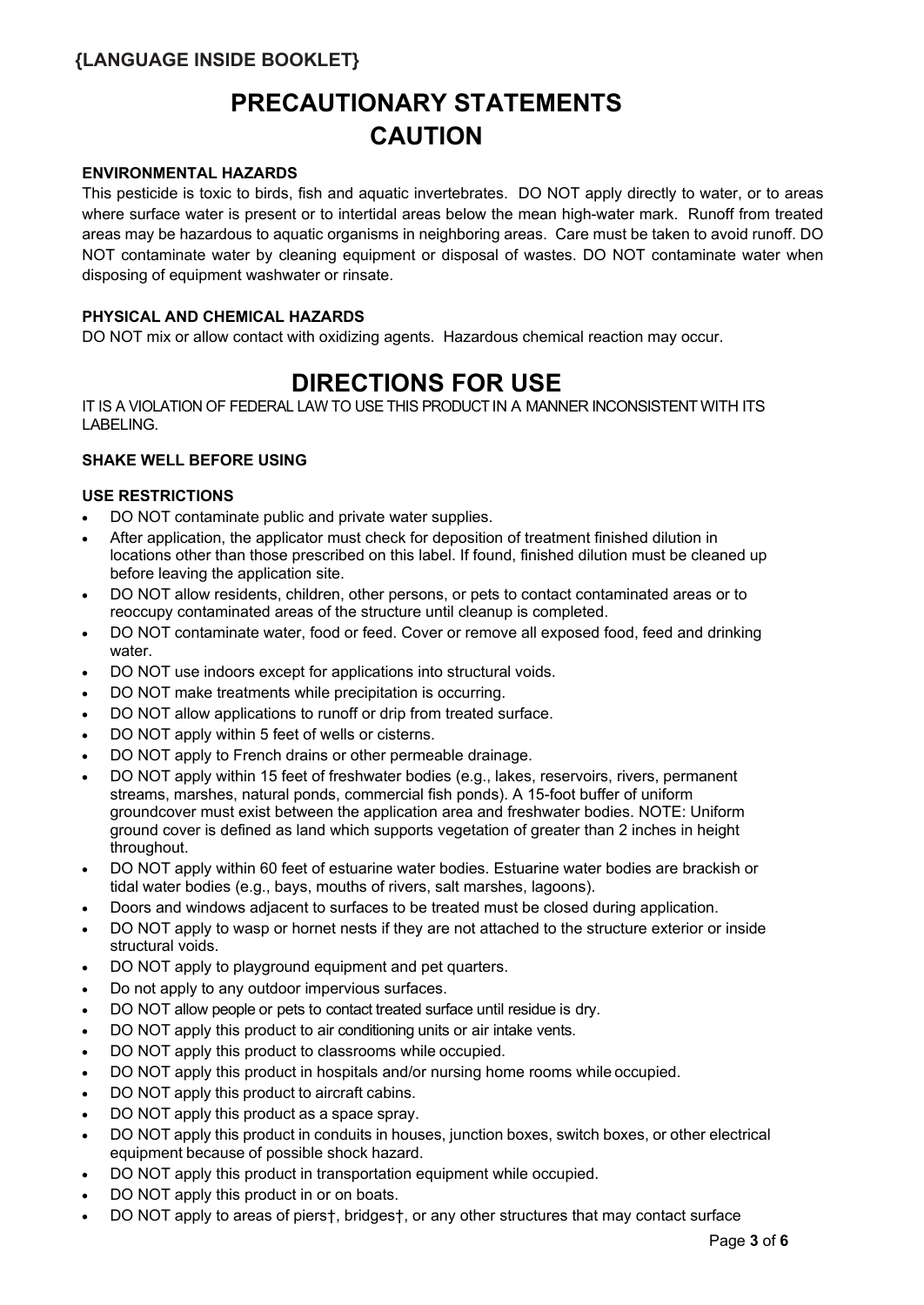water bodies.

- DO NOT treat within 1 foot of edible plants.
- Not for use on turf being grown for sale or other commercial use as sod, or for commercial seed production, or for research purposes.
- DO NOT apply this product in any area-wide manner for outdoor general insect control away from structures.
- DO NOT apply to areas where food/feed, food utensils or food processing surfaces may become contaminated.
- DO NOT apply to voids in any equipment or machinery used in the storage, processing, or preparation of food.
- DO NOT treat soil that is water saturated or frozen, or in conditions where runoff or movement of product/finished dilution from the treated area/site will occur.

†Do not apply to piers or bridges or trees or tree stumps in the State of California.

#### **APPLICATION INSTRUCTIONS**

This product when diluted with water can be used to kill listed\* insects when treated directly for spot treatment indoors and outdoors. This product kills listed\* insects including black widow spiders (excluding Brown Recluse and Hobo spiders), fire ants, house flies, German cockroaches and fleas where they are found in voids through direct application to the insect. This product can be applied in voids around commercial and residential structures as well as structural and non-structural voids that are subject to attack by, or provide harborage to, listed\* insects. Applications can be made from the interior and/or exterior. Kills listed\* insects when applied directly with the dilution of 0.25 fl. oz./gal.

| <b>Application Instructions</b> |                                                                                                                                                                                                                                                                                                                                                                                                                                                                                                                                                                                                                                                                                                                                                                                                                                                 |  |
|---------------------------------|-------------------------------------------------------------------------------------------------------------------------------------------------------------------------------------------------------------------------------------------------------------------------------------------------------------------------------------------------------------------------------------------------------------------------------------------------------------------------------------------------------------------------------------------------------------------------------------------------------------------------------------------------------------------------------------------------------------------------------------------------------------------------------------------------------------------------------------------------|--|
| <b>Dilution</b><br>Rates        | 1. When 1.5 fl oz (45.4 ml) is diluted in one gal of water, the active ingredient<br>concentration is equivalent to 0.0076% Fipronil. Use the 1.5 fl oz (0.0076%)<br>dilution for severe pest infestation.                                                                                                                                                                                                                                                                                                                                                                                                                                                                                                                                                                                                                                      |  |
|                                 | 2. When 0.75 fl oz (22.7 ml) is diluted in one gal of water, the active ingredient<br>concentration is equivalent to 0.0038% Fipronil. Use the 0.75 fl oz (0.0038%)<br>dilution for initial service or clean out treatments.                                                                                                                                                                                                                                                                                                                                                                                                                                                                                                                                                                                                                    |  |
|                                 | 3. When 0.25 fl oz (7.5 ml) is diluted in one gal of water, the active ingredient<br>concentration is equivalent to 0.0013% Fipronil. Use the 0.25 fl oz (0.0013%)<br>dilution for maintenance treatments.                                                                                                                                                                                                                                                                                                                                                                                                                                                                                                                                                                                                                                      |  |
| Mixing<br>Information           | This product is intended to be mixed with water and applied as a spot treatment or<br>void treatment using a hand pressurized sprayer or backpack. Shake this product<br>well before measuring concentrate for dilution in water. Mix the appropriate amount<br>of this product with water. Thoroughly shake to insure proper suspension. Diluted<br>mixture can be stored over night, but agitate well before using. If spray screens are<br>used, they should be 50 mesh or larger.                                                                                                                                                                                                                                                                                                                                                           |  |
| How To<br>Apply                 | Apply as a spot treatment only directly to ants (excluding carpenter, Harvester and<br>Pharaoh), fire ants, fleas, Black widow spiders, and German cockroaches within<br>the void to be killed.                                                                                                                                                                                                                                                                                                                                                                                                                                                                                                                                                                                                                                                 |  |
| Areas to<br>apply               | Indoor Spot Treatment Only for Listed* Crawling Insects: Use in voids where<br>insects are known or suspected. Locations for indoor treatment may include areas<br>associated with unexposed wooden elements inside wall voids, in and around bath<br>traps, shower voids, pipe chases, utility penetrations, crawl spaces, attics, and<br>unexposed wooden elements inside walls,. Make void applications indoors where<br>listed pests enter, hide or harbor in voids, entryway thresholds, molding around<br>doorways, windows, voids behind baseboards, under sinks, bath and shower voids,<br>and wall voids. DO NOT apply as a full surface spray. This application is only<br>intended for localized areas of existing or potential insect activity and must not be<br>applied to indoor voids for the purposes of general pest control. |  |
|                                 | This product is to be applied as a spot treatment only.                                                                                                                                                                                                                                                                                                                                                                                                                                                                                                                                                                                                                                                                                                                                                                                         |  |
|                                 | <b>Outdoor Treatment:</b> Apply as a spot treatment only where listed pests hide, enter<br>or harbor.                                                                                                                                                                                                                                                                                                                                                                                                                                                                                                                                                                                                                                                                                                                                           |  |
|                                 | Ants (excluding Carpenter, Fire, Harvester, and Pharaoh Ants): Spot-treat<br>harborages or ant trails outdoors associated with decks, fences or other non-<br>structural elements.                                                                                                                                                                                                                                                                                                                                                                                                                                                                                                                                                                                                                                                              |  |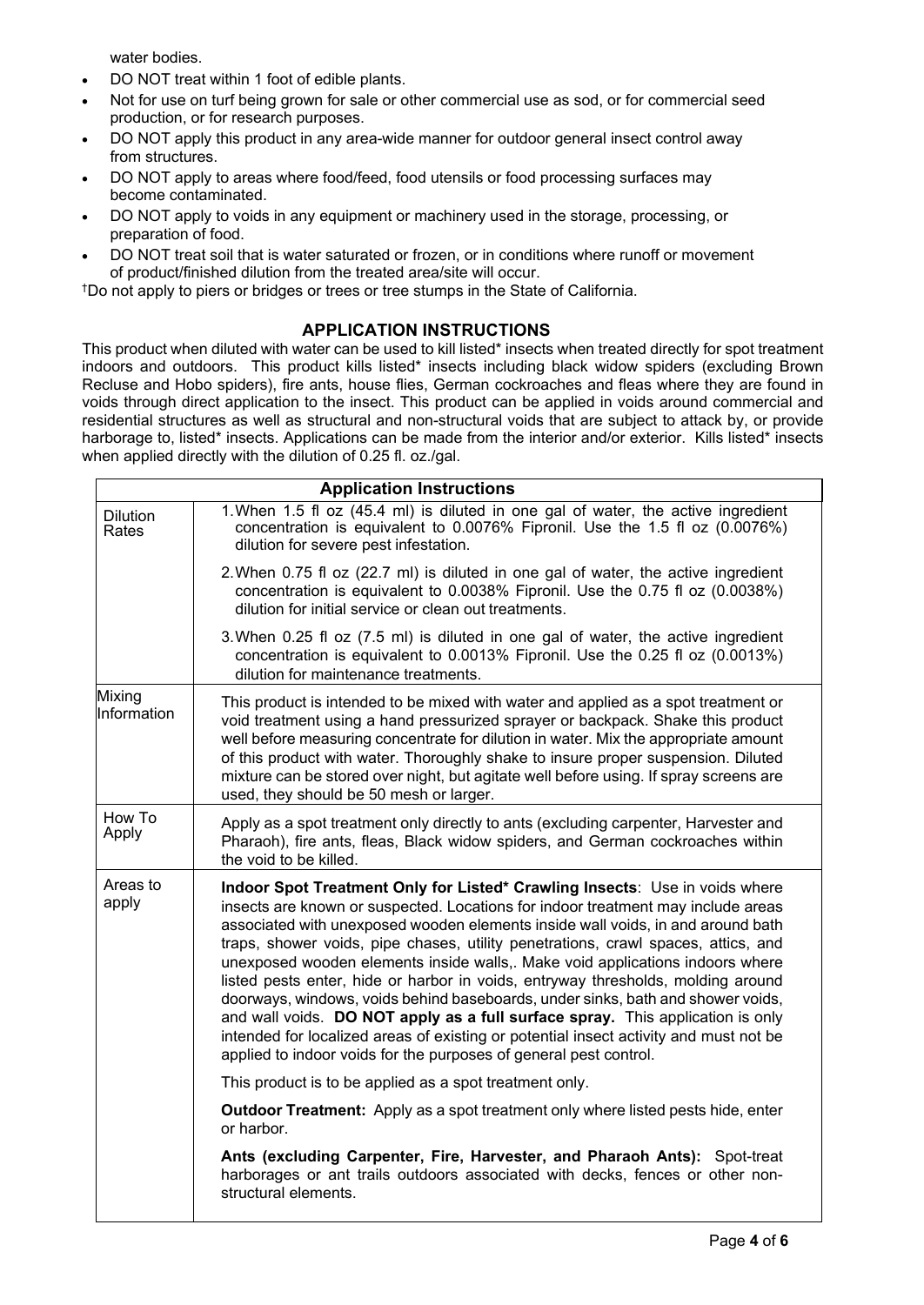| <b>Application Instructions</b> |                                                                                                                                                                                                                                                                                                                                                                                                                                                                                                                                                                                                                                                                                                                                                                                                                                                                                                                                                                                                                                                                                                                                                                                                                                                                                                                                                                                                                                                                                                                                                                                     |  |
|---------------------------------|-------------------------------------------------------------------------------------------------------------------------------------------------------------------------------------------------------------------------------------------------------------------------------------------------------------------------------------------------------------------------------------------------------------------------------------------------------------------------------------------------------------------------------------------------------------------------------------------------------------------------------------------------------------------------------------------------------------------------------------------------------------------------------------------------------------------------------------------------------------------------------------------------------------------------------------------------------------------------------------------------------------------------------------------------------------------------------------------------------------------------------------------------------------------------------------------------------------------------------------------------------------------------------------------------------------------------------------------------------------------------------------------------------------------------------------------------------------------------------------------------------------------------------------------------------------------------------------|--|
|                                 | Non-Food/Feed Areas of Food/Feed Handling Establishments: Applications<br>are permitted in the non-food/feed areas of food/feed handling establishments as<br>an indoor or exterior spot treatment only. Application of this product in non-<br>food/feed areas of food/feed handling establishments other than as an indoor void<br>or outdoor spot treatment is not permitted. Treat voids from the exterior or interior<br>where listed* insects enter, hide or harbor. Apply directly into indoor voids or as an<br>outdoor spot application in small amounts between different elements of<br>construction, openings leading into voids and hollow spaces in floors, walls,<br>ceilings, equipment legs and bases, around plumbing pipes, doors and windows,<br>cabinets, sinks, stoves and other places where insects may enter the<br>establishment.<br>Food/feed handling establishments are defined as places other than private<br>residences in which exposed food/feed is held, processed, prepared, or served.<br>Food/feed areas are areas for receiving, storing, packing (canning, bottling,<br>wrapping, boxing), preparing, edible waste storage and enclosed processing<br>systems (mills, dairies, edible oils, syrups) of food. Serving areas where food is<br>exposed and the facility is in operation are also considered food areas.<br>Non-food/feed areas are garbage rooms, lavatories, entries and vestibules, offices,<br>locker rooms, machine rooms, boiler rooms, garages, mop closets and storage<br>areas (after packaging, canning or bottling). |  |
| Reappli-<br>cation<br>Interval  | This product may be applied to previously treated sites if activity is found 30 days<br>after previous application.                                                                                                                                                                                                                                                                                                                                                                                                                                                                                                                                                                                                                                                                                                                                                                                                                                                                                                                                                                                                                                                                                                                                                                                                                                                                                                                                                                                                                                                                 |  |

**\*Pests Controlled**

Ants (excluding Carpenter, Harvester and Pharaoh Ants) Asian Lady Beetles Boxelder Bugs Brown Marmorated Stink Bugs **Crickets** Earwigs Pillbugs **\*Pests Killed**

Spiders including Black Widow spiders (excluding Brown Recluse and Hobo spiders), Fire Ants, House Flies, German Cockroaches and Fleas